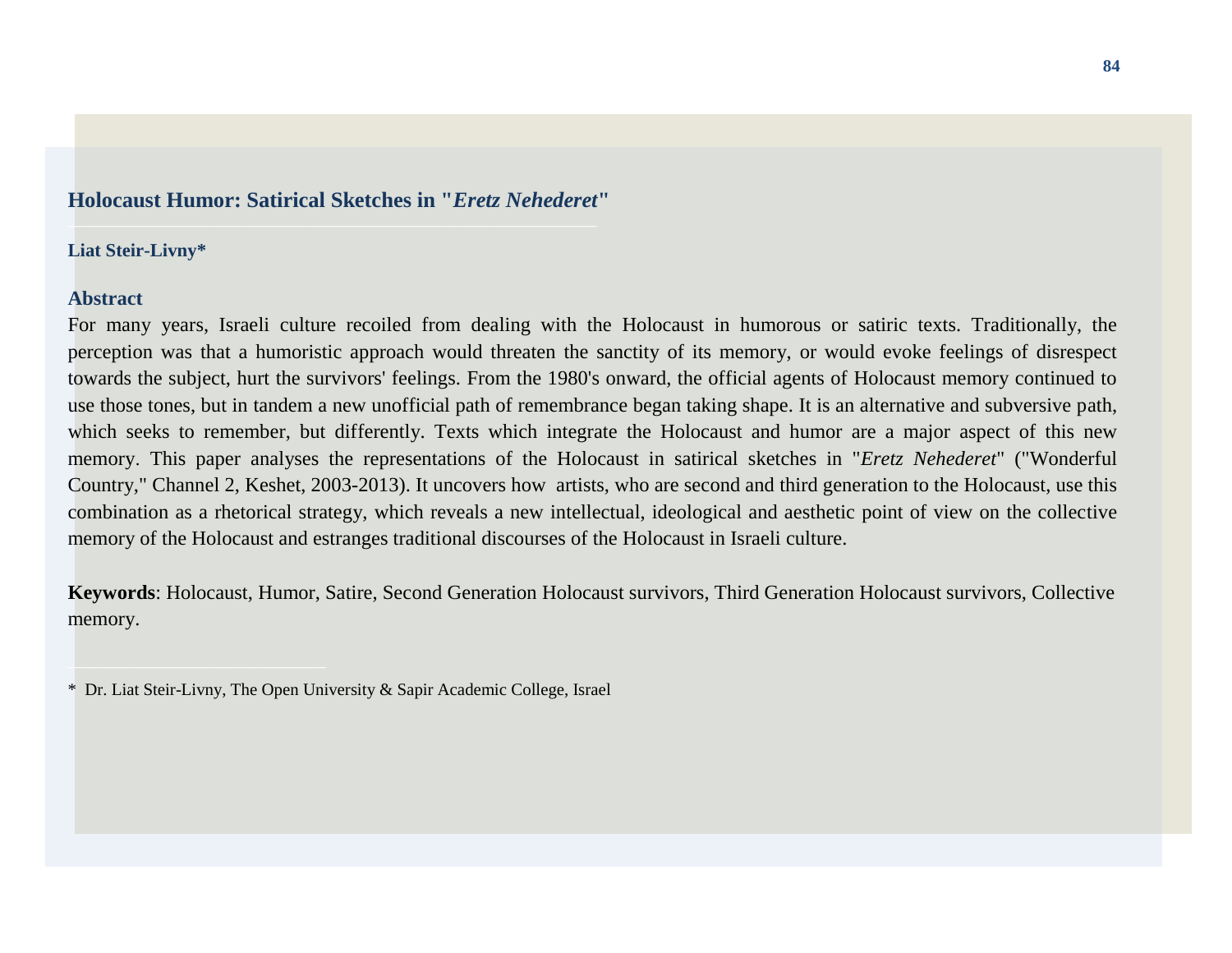#### **Enjoyment Opposers In Cinema and Theatre Comedy \_\_\_\_\_\_\_\_\_\_\_\_\_\_\_\_\_\_\_\_\_\_\_\_\_\_\_\_\_\_\_\_\_\_\_\_\_\_\_\_\_**

**Arie Sover\***

# **Abstract**

In this research I am trying to define a new concept which I shall call **Enjoyment Opposer**, referring to verbal or visual content incorporated into comic situations which offend or disturb the viewer's enjoyment.

The widely accepted claim towards humor in general and cinema or theater comedy in particular is that if the situation, the scene or the movie is funny, then it is also enjoyable.

In my research I challenge this assumption and try to prove that not all that is funny in cinema comedy, or in humor in general, generates complete enjoyment. There are comic situations that are only partially enjoyable and at times, even cause embarrassment to the point of adversely affecting our enjoyment. It is these types of comic situations that I term **Enjoyment Opposers** since they operate contrary to the function for which they were intended, that is to cause the viewer to laugh and enjoy. It has to be noted that **Enjoyment Opposers** are both culture-dependent and contingent upon the viewer's personality structure. Therefore, what one person perceives as an **Enjoyment Opposer** might be understood differently by another. The research findings reveal various types of **Enjoyment Opposers** in relation to prohibitions and taboos, such as the environment, religion, sex and verbal obscenities. In my research I focus mainly on comedy film although the results are also relevant to theater and all types of various comic shows.

**Key Words**: comedy, cinema, theater, humor, Laughter, enjoyment.

<sup>\*</sup> Dr. Arie Sover, senior lecturer at the Ashkelon Academic College, and The Open University in Israel; Editor in Chief, Israeli Journal of Humor Research; Chair. Israeli Society for Humor Studies | [ariesover@gmail.com](mailto:ariesover@gmail.com)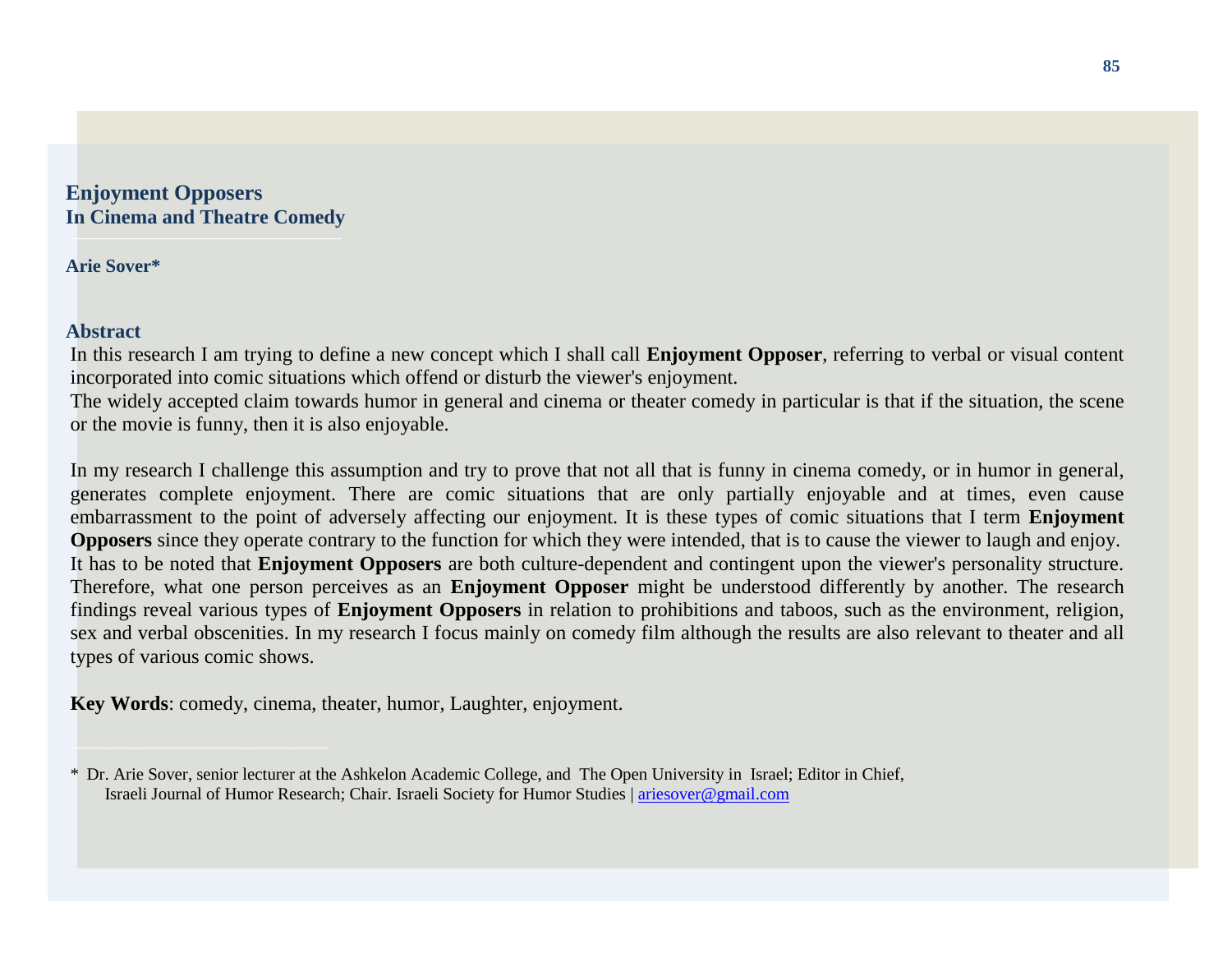## **Gentle Humor and Camouflaged Satire in Talmudic Stories**

#### **Isaiah Ben-Pazi\***

## **Abstract**

Traditional readings of Talmudic stories tend to ignore humoristic aspects especially if they serve to criticize the world of the sages. From the point of view of the traditional reader, the humor and satire in these writings are always pointed at a world outside that of the sages. Through in an analysis of one of these stories, the article offers an opposing view, one in which the narrators of the Talmud did not hesitate to use satirical devices and humor as a means to criticize their own world, the world of the sages themselves. But these narrators, who saw themselves as an inseparable part of the Talmudic scholarly world, did not want or were not able to offer their criticism in a frank and open manner but instead sought to present it by subterfuge, using gentle humor and camouflaging the satire. In order to enable readers to see the extent of the irony and the satire in these stories, the author draws attention to the different veiled references that the narrators embedded into this text.

**Key Words**: Humor; Satire; Talmudic stories; Traditional readings; Criticism

<sup>\*</sup> Dr Isaiah Ben-Pazi is a lecturer in the Department of Jewish Creative Thought in the Ashkelon College and in the Department for Basic Studies in Judaism in Bar Ilan University.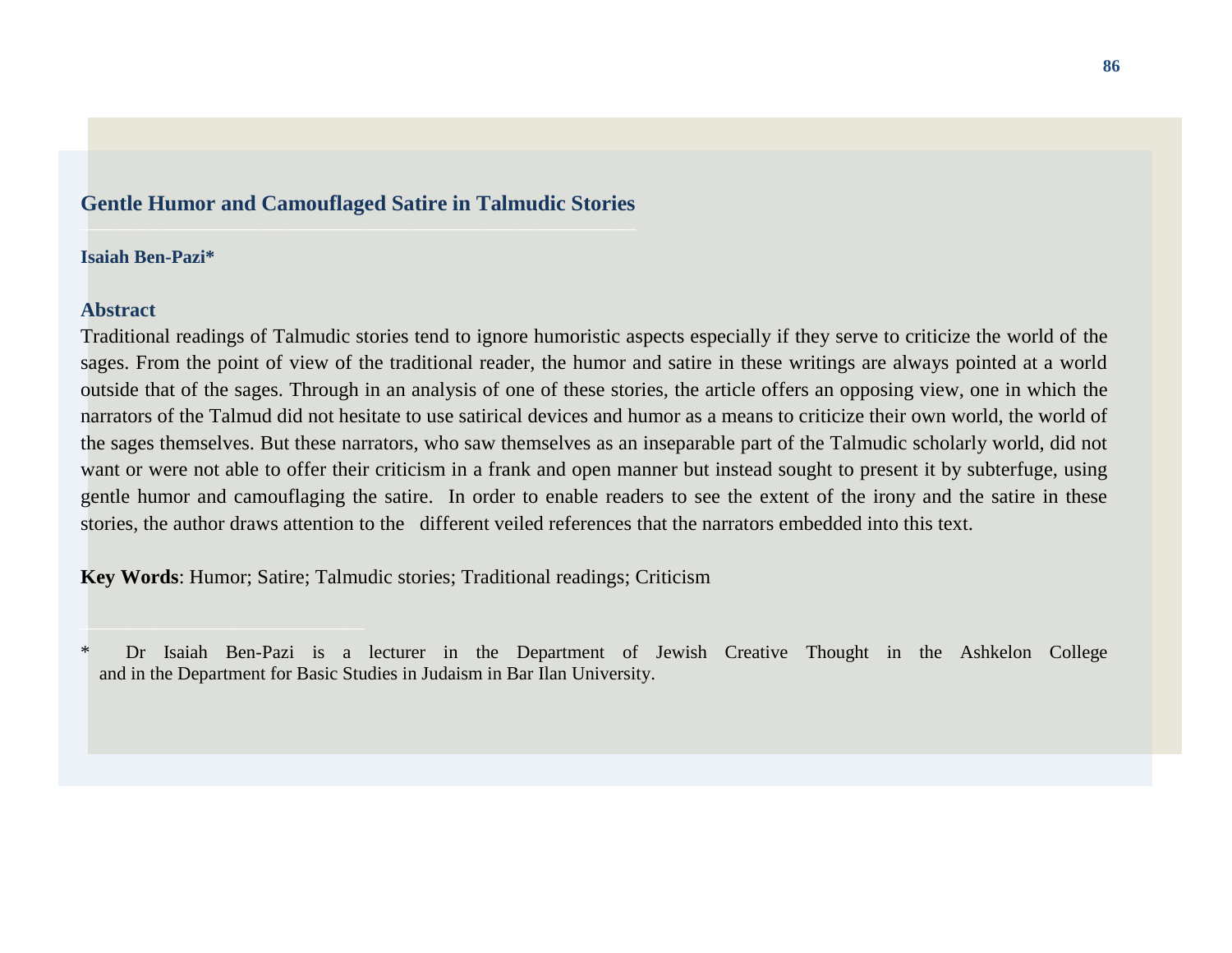# **Comic Effects as Stylistic Aspects of Meir Shalev Journalistic Writing**

**Dr. Doly Levi\***

# **Abstract**

Comic effects were examined from the following aspect: Paradox (using the contrasting language), Grotesque language that presents an idea beyond the boundaries of reasonability and Litotes that devaluate the object of criticism. The innocent description, the created absurdity and the exaggeration attract the reader's attention, creates an incongruence that also serves the comic humoristic dimension bordering the ironic.

The innocent texts describe common reality to the writer and the readers, but actually it surprises them because the descriptions take them to unexpected places. The readers have to use their cognitive abilities to decipher the hints of humor and understand the hidden motives in the text. In this way Shalev makes them smile.

**Key Words:** Paradox, Grotesque, Exaggeration, Humor, Irony

<sup>\*</sup> Dr. Doly Levi, Levinsky College of Education; The Open University